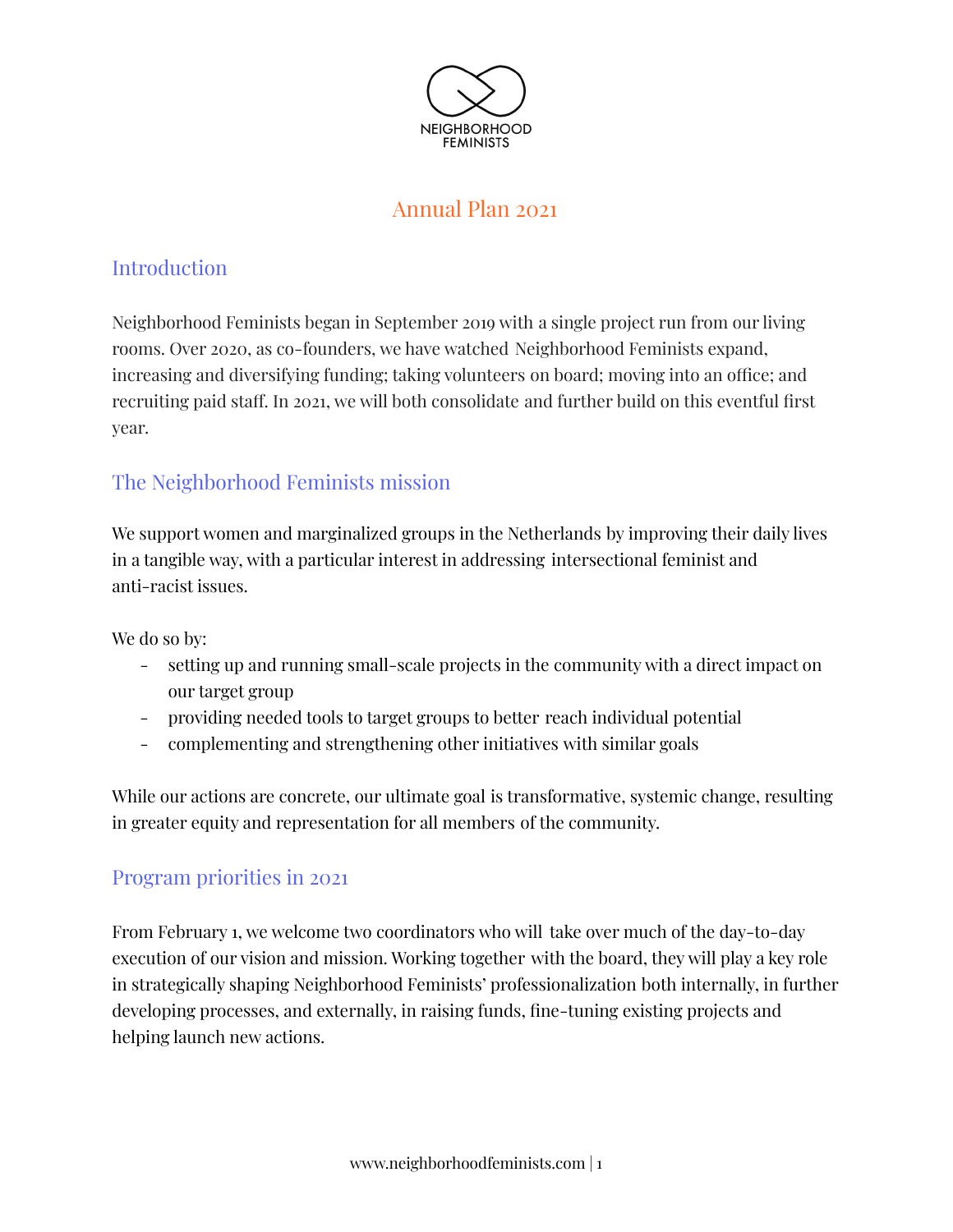

We will continue distributing Dignity Kits; this, our first action, also remains our biggest project. Other related projects, such as sexuality education workshops, which were delayed by covid-19 limitations in 2020, will occur in 2021.

Any project we consider must involve self-led community-based solutions while incorporating longer-term policy influence. We prefer to begin with a pilot phase then evaluate, aiming for sustainable results in our projects. Ultimately, however our goal is to render ourselves obsolete as an organization, by pushing for systemic change.

With this goal of transformative change in mind, we will prioritize advocacy work in 2021. Building on the momentum of the landmark Scottish decision to make period products free to all those who menstruate, we advocate to put period poverty high on the Amsterdam agenda, for local lawmakers and community stakeholders.

Building relationships within the community is at the heart of what we do. In addition to developing projects to better meet the (self-determined) needs of the community, we intend to establish the Kazerne as a grassroots, feminist hub for Zuidoost-- and the city as a whole. As a first step, we have made our office available for community members who need a place to work on their own social initiatives. To address the urgent and growing economic need due to the covid-19 crisis, future plans under consideration include establishing a model mutual aid network or a market/distribution point, both of which could include one-off events, such as a small-group session on resume-writing and interview preparation.

Rather than be overly prescriptive in determining community needs, we find it crucial to remain practical, requiring our projects be relevant, with real buy-in. For this reason, we invest time in building trust, so that Neighborhood Feminists can become part of the community. In 2021, we therefore intend to launch a Neighborhood Council. The Council will bring together a select group of active, locally-based community members who can advise on individual Neighborhood Feminists projects.

In advising, the Council will share a measure of ownership in these projects: while the day-to-day requirements will be carried out by the coordinators and volunteers, we hope Council members will also function as spokespersons for individual projects within the community, whether within Reigersbos, Zuidoost, or across Amsterdam. In collaboration with the Neighborhood Council--and depending on evolving corona measures--we will offer a range of activities and resources for community members.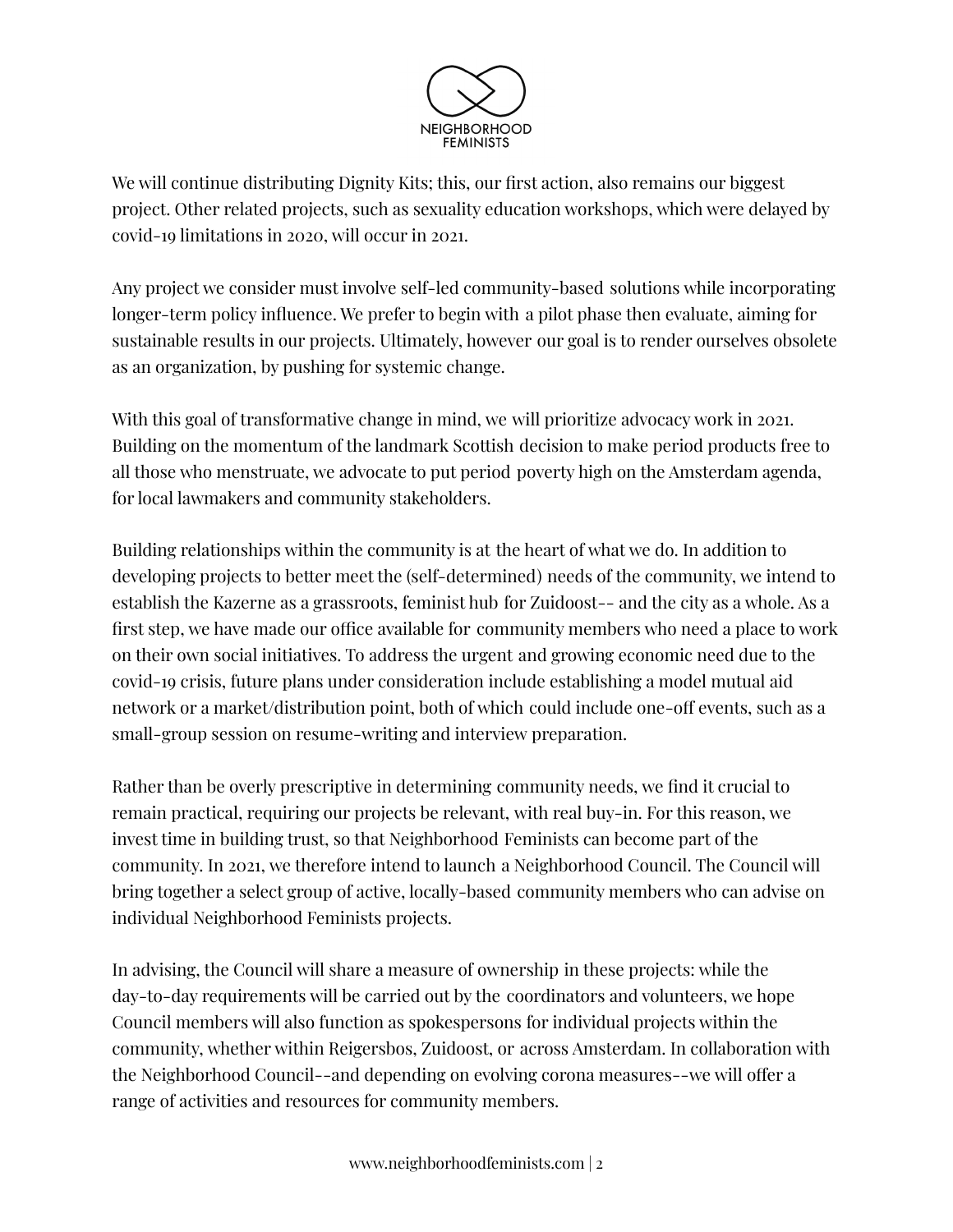

## Fundraising

Our current funds consist of a 2-year Utopa Foundation grant, single fund-raising events organized by companies on our behalf, and a modest number of individual donors. Our goal for 2021 is to diversify our funding, with a preference for non-governmental sources, in order to ensure greater neutrality and independence for local actions.

We prioritize diversifying grant funding to increase our sustainability, focusing on multi-annual programs or grants. (Additionally, the Utopa grant requires us to raise at least 15.000 euros of matching funding.)

We will launch an International Women's Day campaign to grow our individual donor base. We particularly appreciate the added value of community awareness-building which comes with individual donors, some of whom have become quite loyal in the past year.

## **Advocacy**

Directly with the municipality, and at a community and citywide level, we amplify the ongoing concerns of the marginalized communities we work with. This includes developing strategy, policy, and advisory relationships with council members and city administrators, as well as alliances with other complementary initiatives, and relevant research. As our advocacy campaigns mature, we will expand our scope as relevant, possibly beyond Amsterdam. As earlier mentioned, the issue of period poverty will be front and center in 2021.

#### *CSW 2021*

We are a member of the [Nederlandse](https://www.nederlandsevrouwenraad.nl/html/index.php) Vrouwen Raad (NVR), an ECOSOC-accredited NGO, which hosts the Dutch women's representative to the UN (currently Angela Maas); our membership gives access to UN-level advocacy events and processes, as NVR and member associations organize preparatory meetings for UN commissions and events. While we do not anticipate a short term lead role in UN-level advocacy work, there is value for us in linking local, national and global levels. We want to bring local, lived experience to the international level, and use international decisions to drive local decision-makers and stakeholders to action.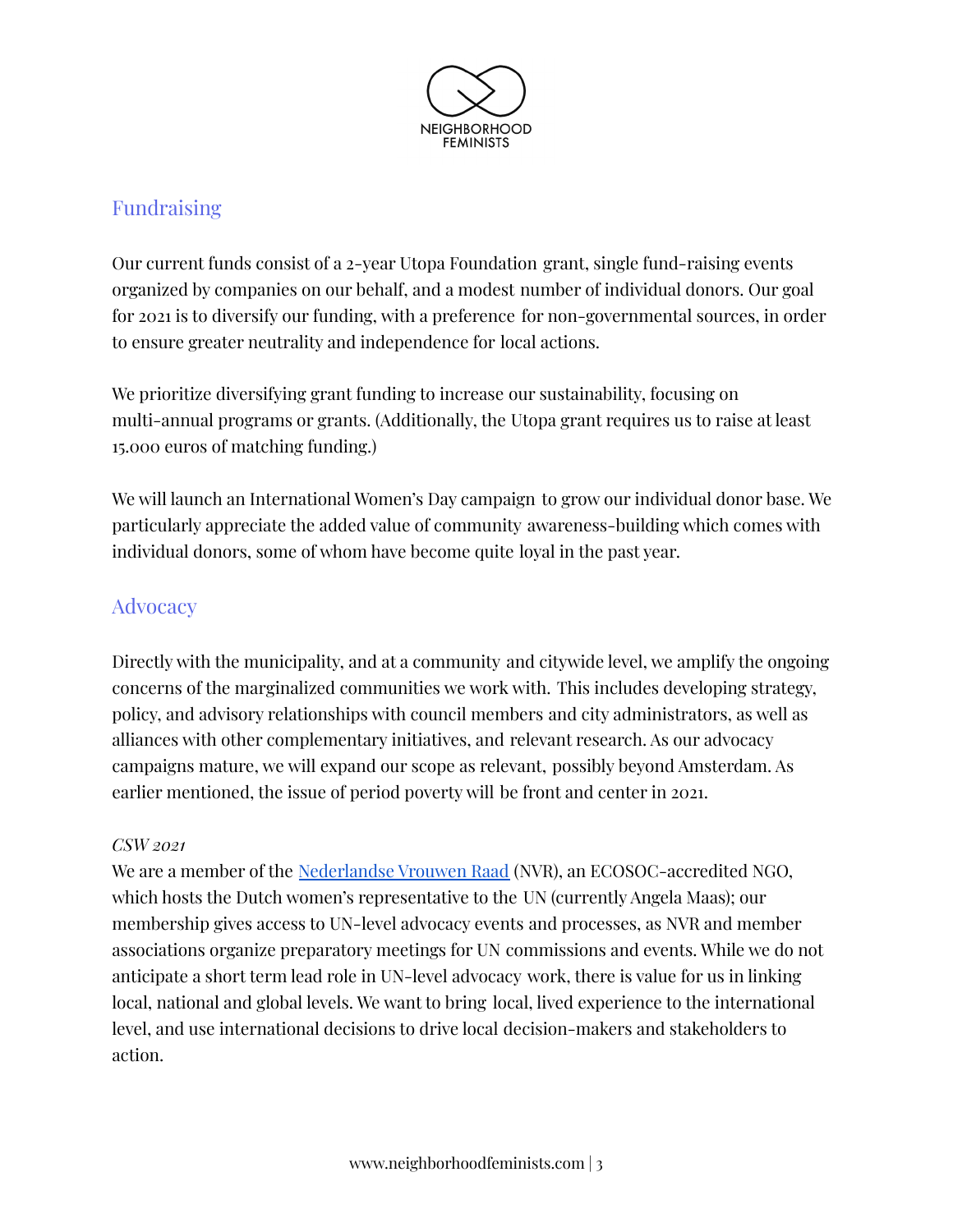

We will participate in the upcoming 65th UN [Commission](https://www.unwomen.org/en/csw/csw65-2021) on the Status of Women (CSW), held March 15-26. This year's CSW themes are

- Women's full and effective participation and decision-making in public life, as well as the elimination of violence, for achieving gender equality and the empowerment of all women and girls
- Review theme: Women's empowerment and the link to sustainable development (agreed [conclusions](https://www.unwomen.org/en/csw/outcomes#60) of the sixtieth session)

Attending relevant meetings in the Commission and Side Events will position us to better assess our optimal international role in 2022.

#### *Advocacy with the Amsterdam City Council*

In December 2020, we began conversations with Amsterdam city council members about period poverty. We intend to continue these conversations in 2021 and hope to bring attention to period poverty as a human rights issue and support the development of a realistic plan with the City Council to support those affected by it. Through this, we hope Amsterdam can become an example to other cities on how to tackle the issue of period poverty and that other cities in the Netherlands will follow. We see these conversations as a first step in a long road to making period products accessible for all.

### Other projects

#### *SRHR/CSE workshops*

The people who receive our Dignity Kits have asked for sexual reproductive health and rights (SRHR) and comprehensive sexuality education (CSE) workshops. Because we prioritize representation, a safe space and quality material, we place experienced trainers of color whenever possible, who receive a stipend. In response to demand, we are developing a stand-alone pilot workshop for Wereldhuis, with possible expansion to the Maya Angelou Huis. The workshop at Wereldhuis will take place as soon as corona measures allow.

#### *Counseling*

We would like to start offering donation-based counseling to the communities we work with at the Kazerne. Private counseling and support has not yet begun, due to the ongoing public health concerns and our space limitations. We hope to take further steps to make this happen once the covid-19 guidelines permit.